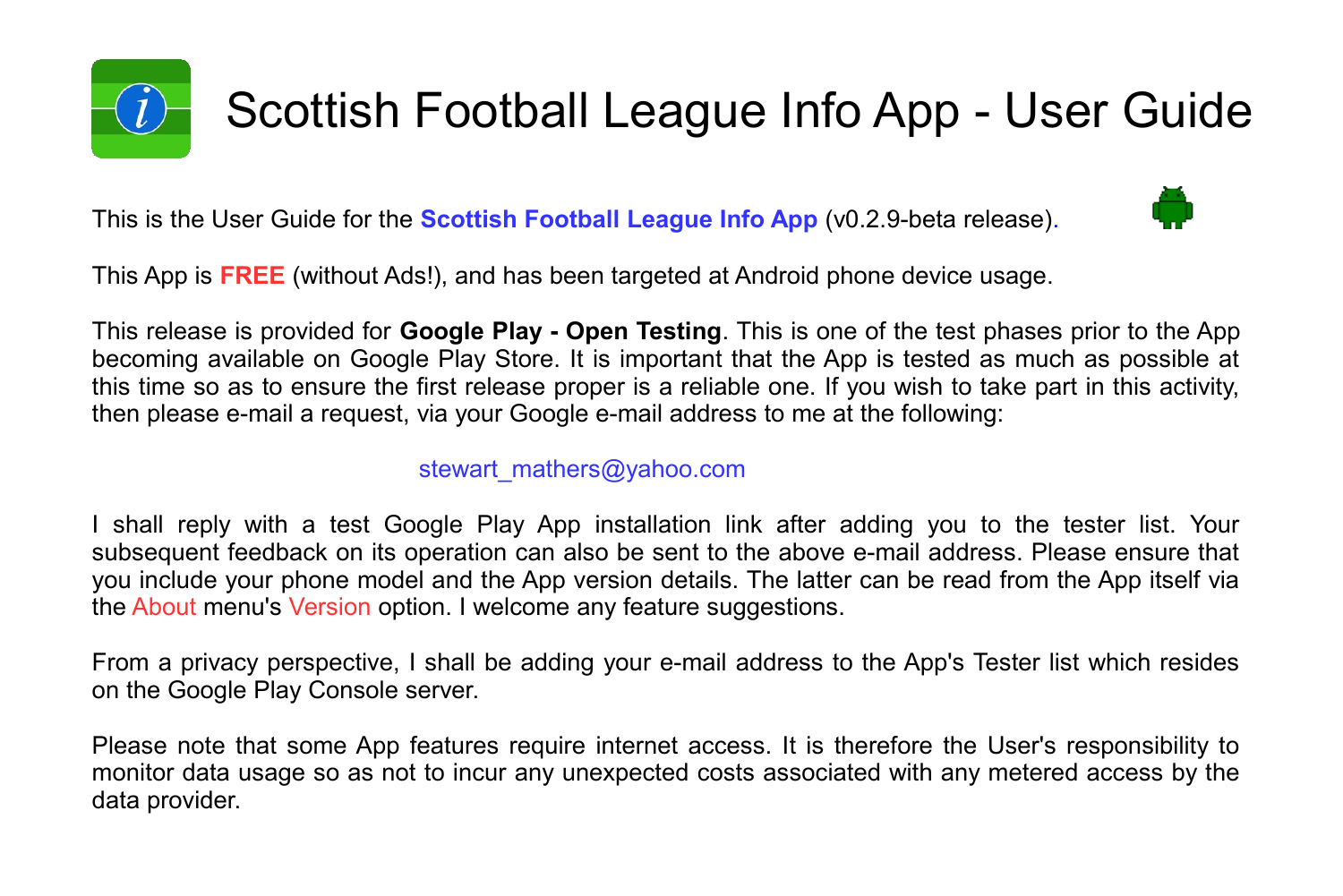

### Club Information



This option allows information for all League clubs to be individually displayed. For ease of access, the clubs are grouped according to current League placement or Former League status. These sub-groups are selectable via the option buttons as per the second screenshot.

Clubs displayed in white text have an association with the club above (in yellow text). e.g. Dundee Hibernian were renamed to Dundee United in 1923.

Tap on any club to show its information page.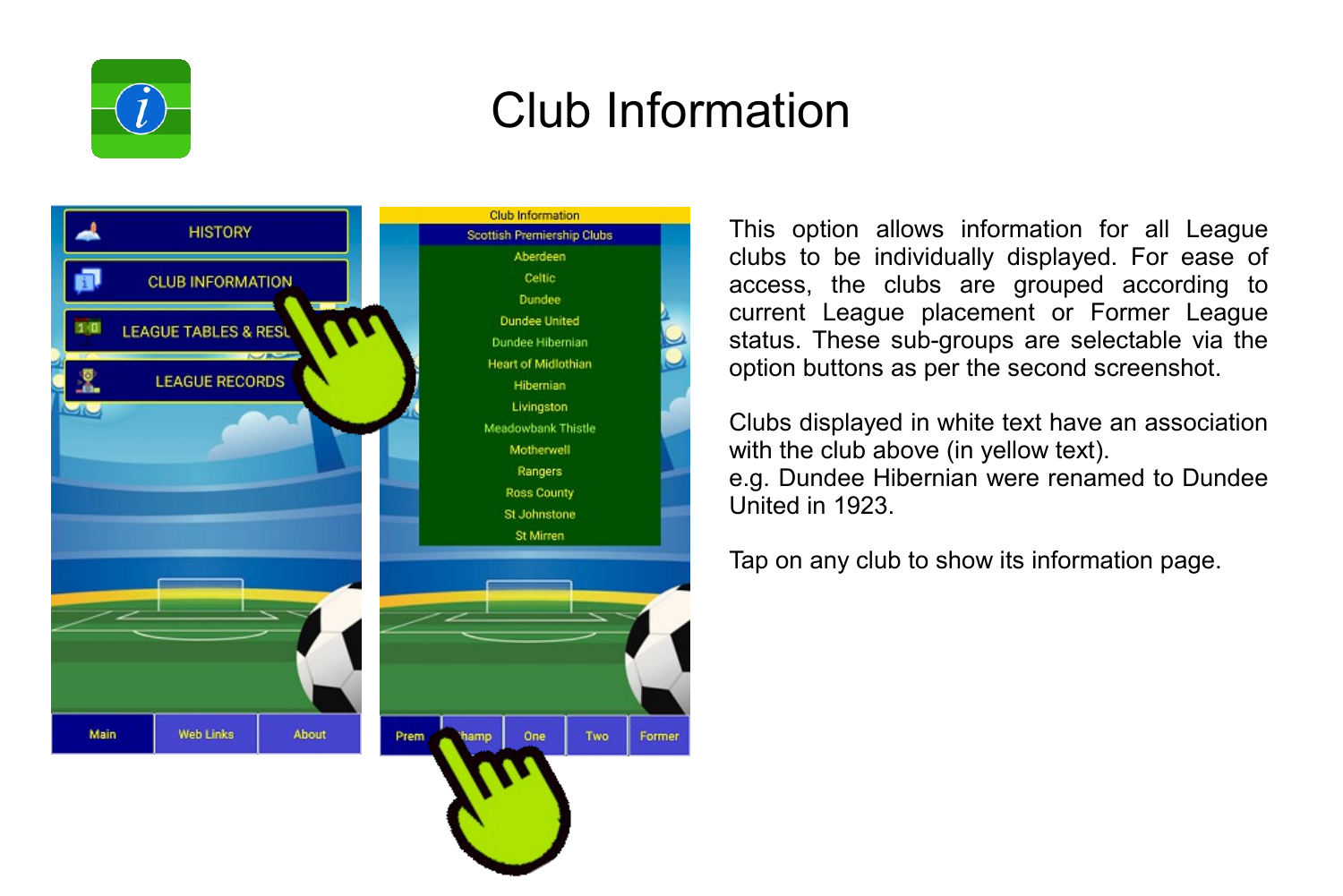





Tapping as shown will bring up the Falkirk Club Information's **General** page.

There will be a ground map feature in the future available for grounds shown in yellow.

The Club's Tier 1 and All Tier League records are selectable via the sub-page **Records** button, as is a **Seasons** historic league summary option.

The Club's website can be launched by tapping the header button at the top of the screen.

Tap the phone's back button to immediately return to the Club list page.

Strip images are provided by kind permission of Historical Kits (historicalkits.co.uk)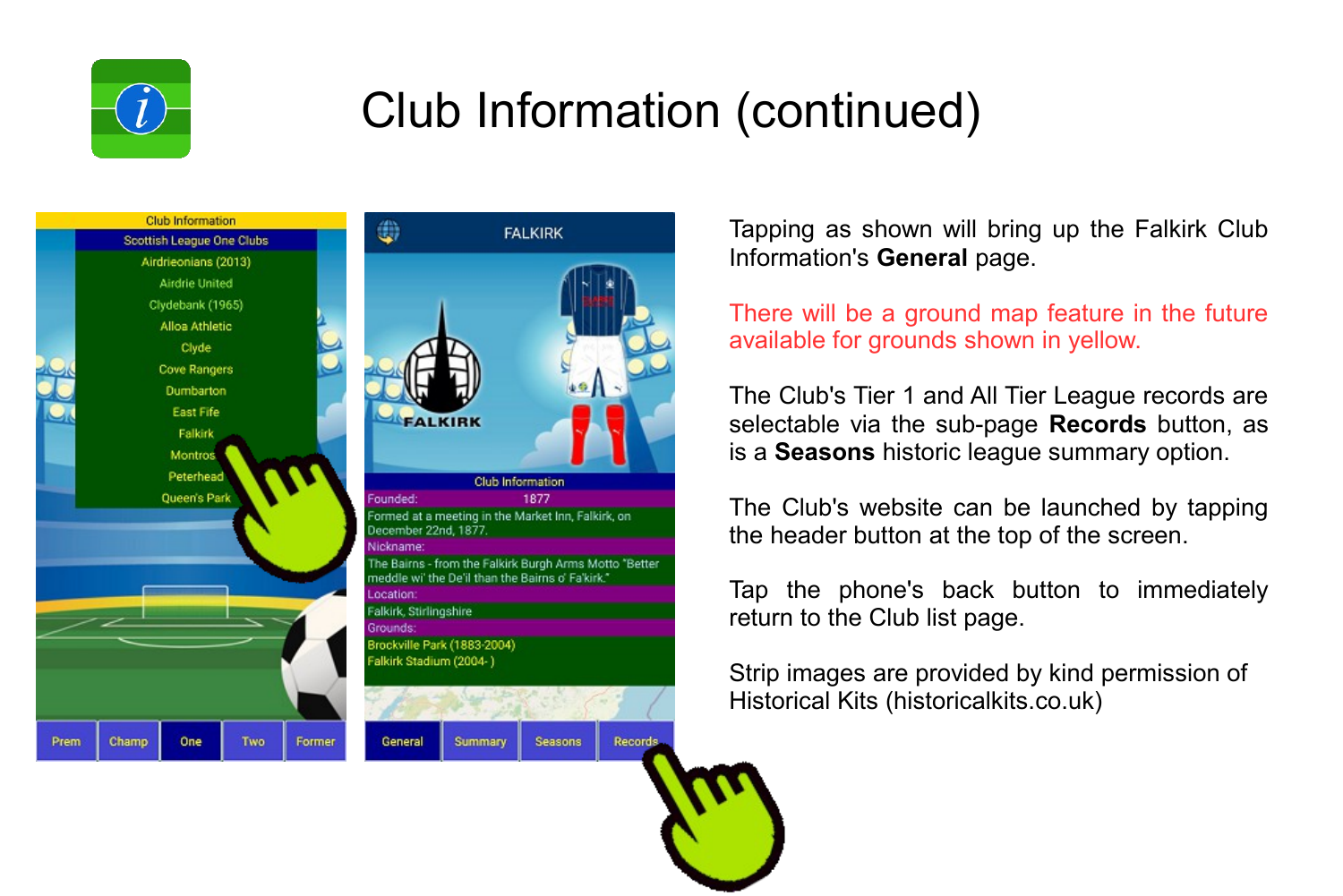

|                                                   | <b>FALKIRK</b>                                         |  |
|---------------------------------------------------|--------------------------------------------------------|--|
| <b>ALKIRK</b>                                     |                                                        |  |
|                                                   | <b>Club Information</b>                                |  |
| Founded:                                          | 1877                                                   |  |
| December 22nd, 1877.                              | Formed at a meeting in the Market Inn, Falkirk, on     |  |
| Nickname:                                         |                                                        |  |
| meddle wi' the De'il than the Bairns o' Fa'kirk.' | The Bairns - from the Falkirk Burgh Arms Motto "Better |  |
| Location:                                         |                                                        |  |
| Falkirk, Stirlingshire                            |                                                        |  |
| Grounds:<br>Brockville Park (1883-2004)           |                                                        |  |
| Falkirk Stadium (2004-)                           |                                                        |  |
|                                                   |                                                        |  |

Seasons

**Records** 

Summary

General

|                   | <b>FALKIRK</b>          |                         |           |    |     |                |    |        |         |                |
|-------------------|-------------------------|-------------------------|-----------|----|-----|----------------|----|--------|---------|----------------|
|                   |                         |                         | Pn        | Pl | Wo. | Dr             |    | Lo For | Agt     | Pts            |
| $1 - 22$          |                         | League One              | 6         | 36 | 12  | g              | 16 | 49     | 55      | 44             |
| $0 - 21$          |                         | League One              | 6         | 22 | 9   | 5              | 8  | 29     | 26      | 32             |
| $9 - 20$          |                         | League One              | 2         | 28 | 14  | 10             | 4  | 54     | 18      | 52             |
| $8 - 19$          |                         | Championship            | 10        | 36 | 9   | 11             | 16 | 37     | 49      | 38             |
| $7 - 18$          |                         | Championship            | 8         | 36 | 12  | 11             | 13 | 45     | 49      | 47             |
| $6 - 17$          |                         | Championship            | $\bar{z}$ | 36 | 16  | 12             | 8  | 58     | 40      | 60             |
| $5 - 16$          |                         | Championship            | 2         | 36 | 19  | 13             | 4  | 61     | 34      | 70             |
| $4 - 15$          |                         | Championship            | Ś         | 36 | 14  | 11             | 11 | 48     | 48      | 53             |
| $3 - 14$          |                         | Championship            | 3         | 36 | 19  | 9              | 8  | 59     | 33      | 66             |
| $2 - 13$          |                         | <b>First Division</b>   | з         | 36 | 15  | 8              | 13 | 52     | 48      | 53             |
| $1 - 12$          |                         | <b>First Division</b>   | 3         | 36 | 13  | 13             | 10 | 53     | 48      | 52             |
| $0 - 11$          |                         | <b>First Division</b>   | 3         | 36 | 17  | $\overline{7}$ | 12 | 57     | 41      | 58             |
| $9 - 10$          |                         | Premier League          | 12        | 38 | 6   | 13             | 19 | 31     | 57      | 31             |
| 8-09              |                         | Premier League          | 10        | 38 | 9   | 11             | 18 | 37     | 52      | 38             |
| $7 - 08$          | Premier I               | 118                     | 7         | 38 | 13  | 10             | 15 | 45     | 49      | 49             |
| $6 - 07$          | Premio                  |                         | 7         | 38 | 15. | .5             | 18 | 49     | 47      | 50             |
| $5 - 06$          | <b>Premier</b>          |                         |           |    |     |                | 21 | 35     | 64      | 33             |
| 4-05              | First Divis             |                         |           |    |     |                | Ś  | 66     | 30      | 75             |
| $0 - 04$          | First Division          |                         |           |    |     |                |    | 43     | 37      | 55             |
| $2 - 03$          | <b>First Division</b>   |                         |           |    |     |                |    | 80     | 32      | 81             |
| $1 - 02$          |                         | <b>First Divisie</b>    |           |    |     |                |    | 49     | 73      | 39             |
| $0 - 01$          |                         | <b>First Division</b>   |           |    |     |                |    | 57     | 59      | 56             |
| $9 - 00$          |                         | <b>First Division</b>   |           |    |     |                |    | 67     | 40      | 68             |
| 8-99              |                         | <b>First Division</b>   |           |    |     |                | ю  | 60     | 38      | 66             |
| $7 - 98$          |                         | <b>First Division</b>   | z         |    |     | 8              | 9  | 56     | 41      | 65             |
| $6 - 97$          |                         | <b>First Division</b>   | 5         | 36 | 15  | 9              | 12 | 42     | 39      | 54             |
| 5-96              |                         | <b>Premier Division</b> | 10        | 36 | 6   | 6              | 24 | 31     | 60      | 24             |
| 4-95              | <b>Premier Division</b> |                         | s         | 36 | 12  | 12             | 12 | 48     | 47      | 48             |
| $0 - 94$          | <b>First Division</b>   |                         | 1         | 44 | 26  | 14             | 4  | 81     | 32      | 66             |
| $2 - 93$          | <b>Premier Division</b> |                         | 11        | 44 | 11  | 7              | 26 | 60     | 86      | 29             |
| $1 - 92$          | <b>Premier Division</b> |                         | 9         | 44 | 12  | 11             | 21 | 54     | 73      | 35             |
| $0 - 91$          | <b>First Division</b>   |                         | 1         | 39 | 21  | 12             | 6  | 70     | 35      | 54             |
| a.<br>ᅟᄑ          |                         | <b>First Basicion</b>   |           | 54 | ٠   | 4.0            | 46 | c٥     | æ       | $\overline{z}$ |
| eneral<br>Summary |                         |                         |           |    |     | Seasons        |    |        | Records |                |

Choose the sub-page **Seasons** option to display the Club's historic League summary, including their season's final League position (Pn).

Selecting a season record will launch its corresponding League Table & Results page. This page's operation will be of that described in the **League Table & Results** section, but with the Club being highlighted in red.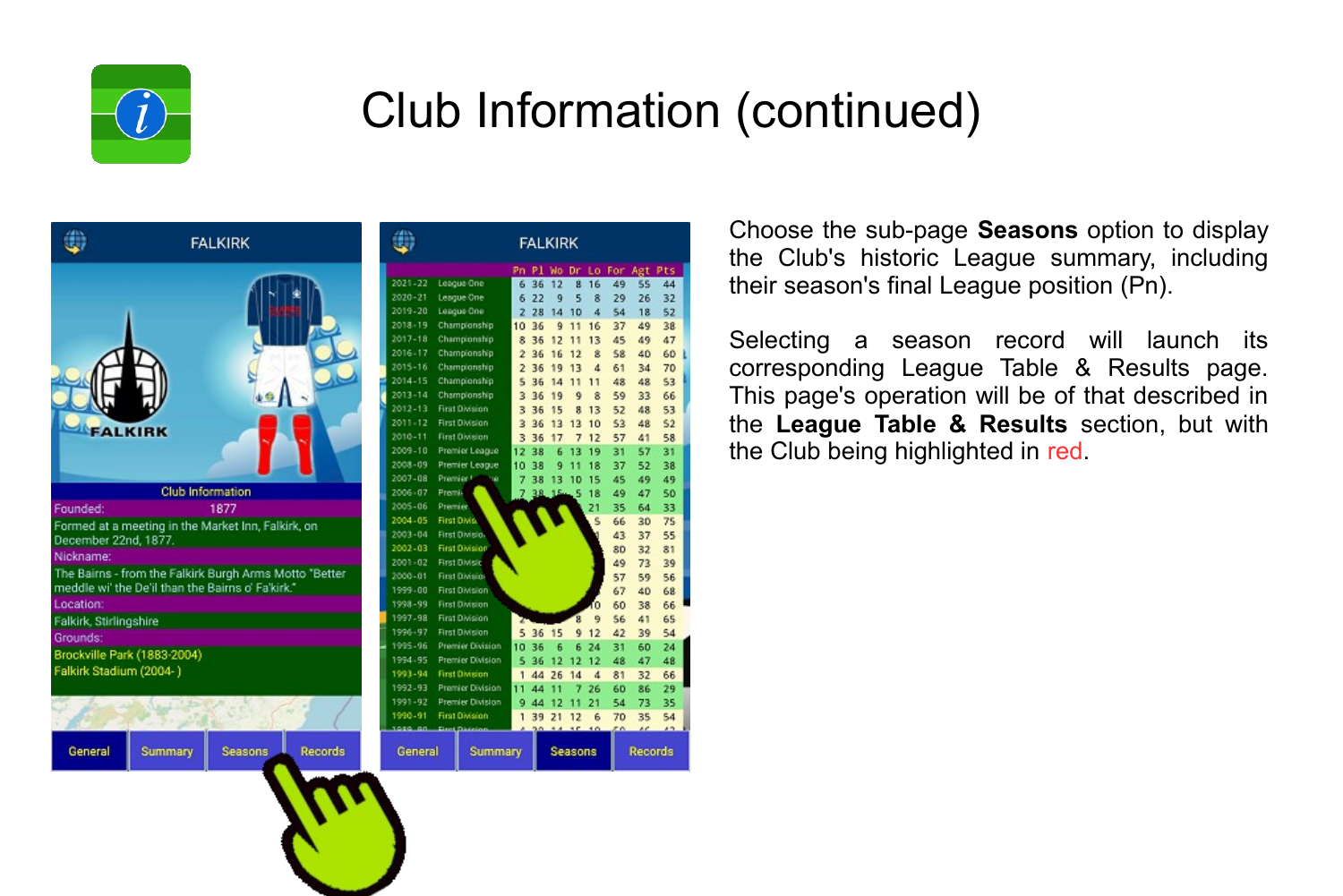



Tapping on the header button shall launch the club's official website page. Thereafter this will function as a web back navigation button, unless the external browser user preference has been selected.

The Club information page can be returned to immediately by selecting the phone's back button or closing the external browser (if option is enabled).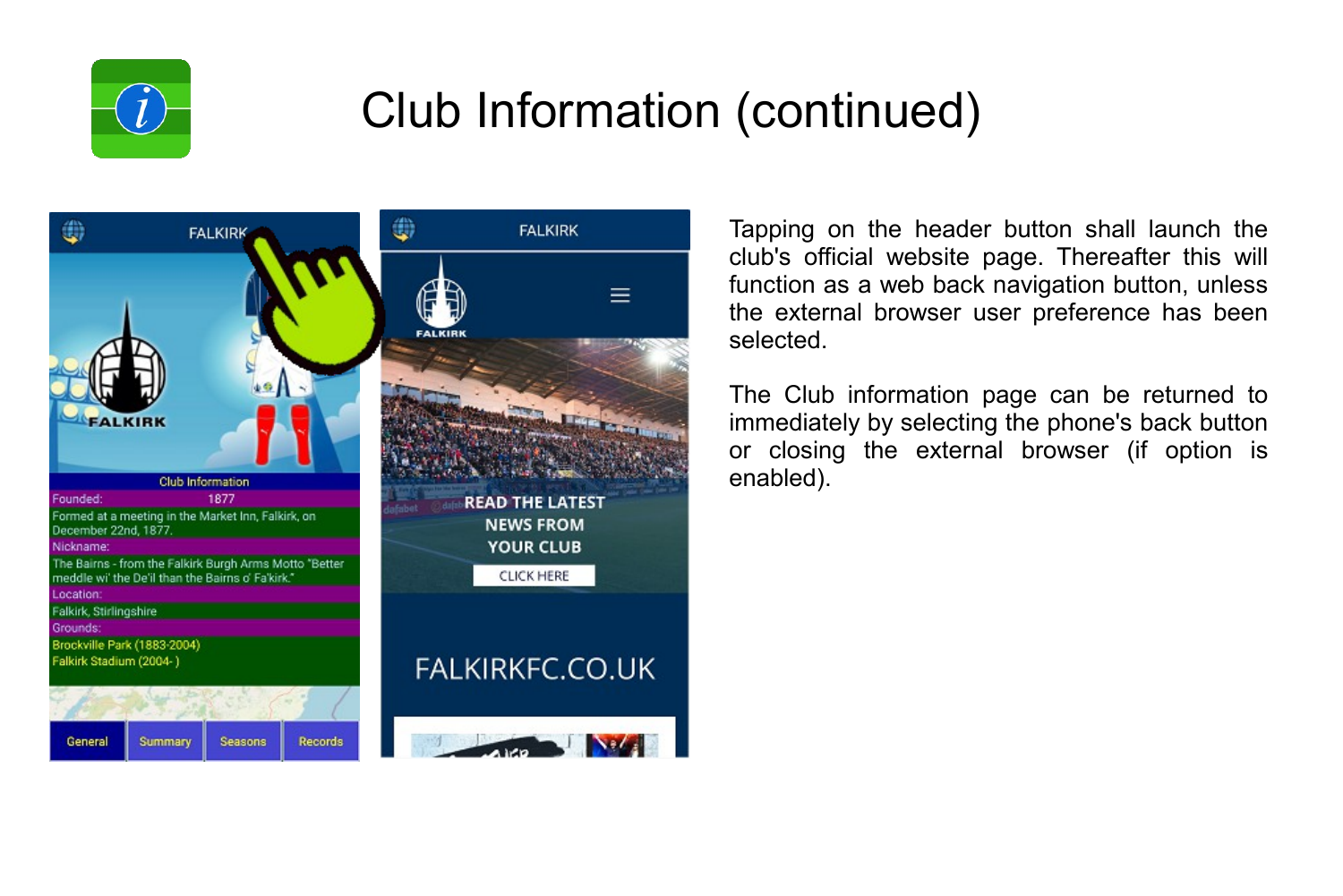

 $\equiv$ 



Selecting a club crest or strip will launch a Club's history web page, should one be available.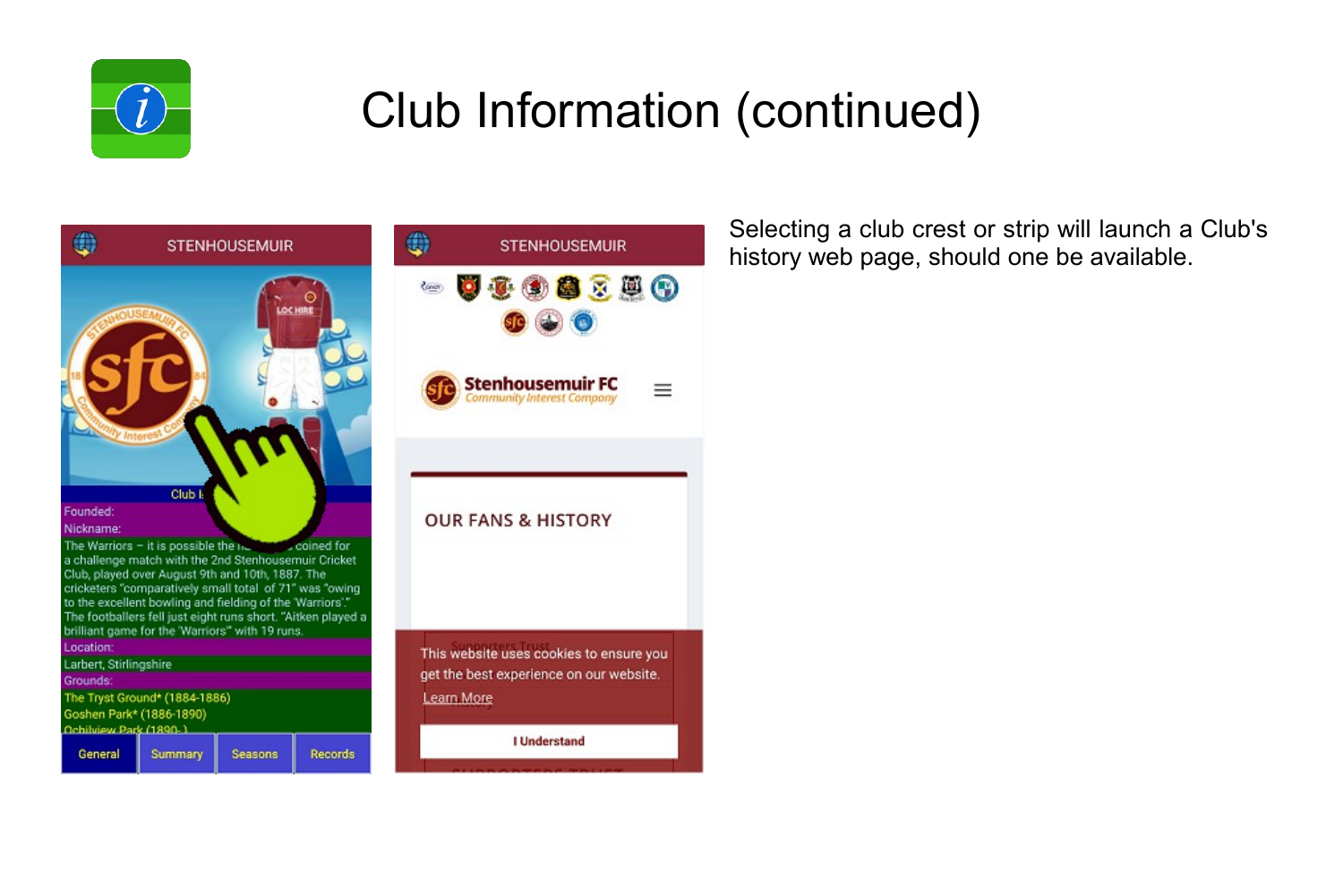

.





Northern

Lookham Foothall

For clubs with no website the Wikipedia page for that club will be launched instead.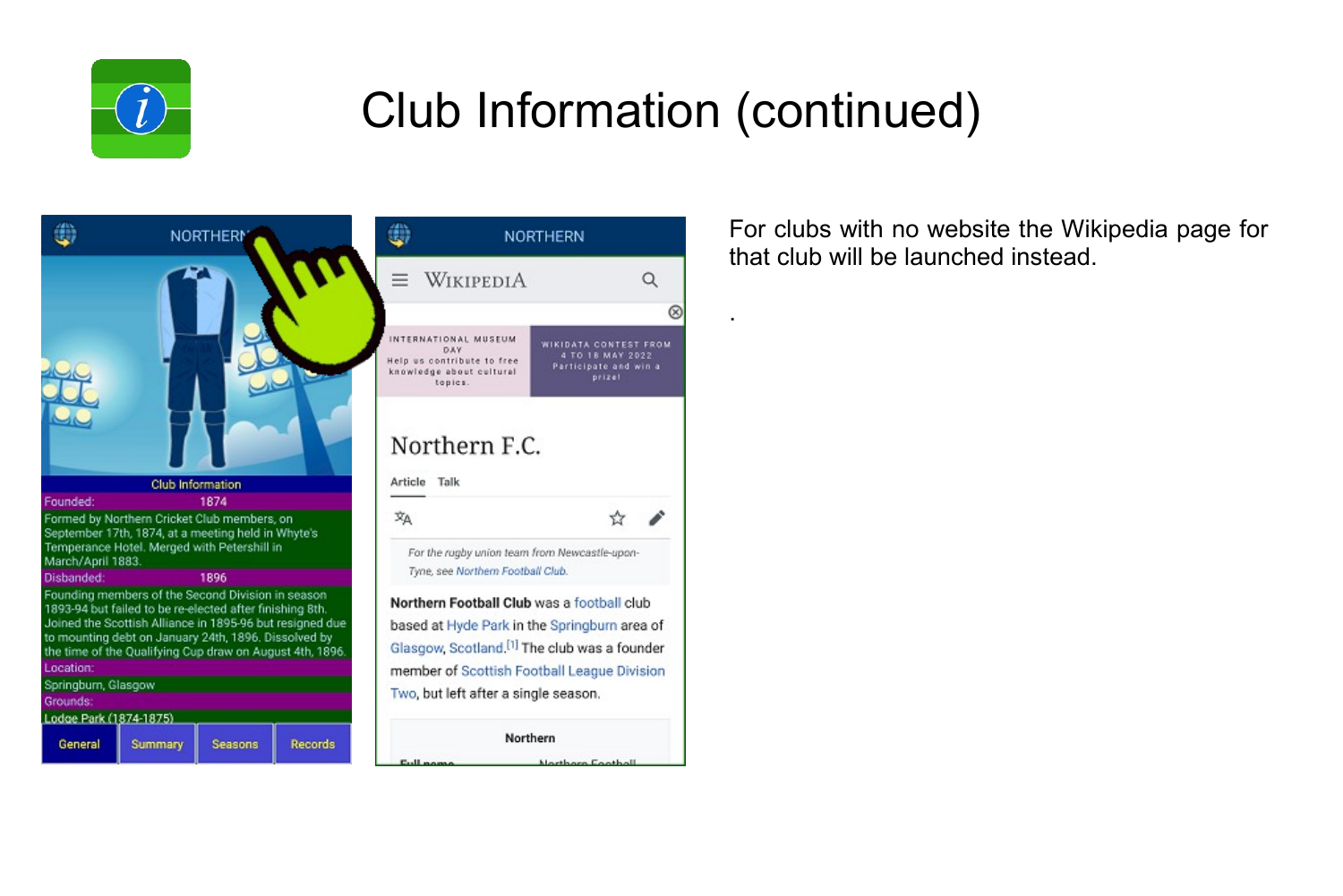



Tapping on a selectable ground (yellow text) will result in a ground map or maps appearing. This may include an historic National Library of Scotland map.

The maps can be gradually switched using the slider as shown.

A ground name containing an asterisk has an estimated location based on current knowledge.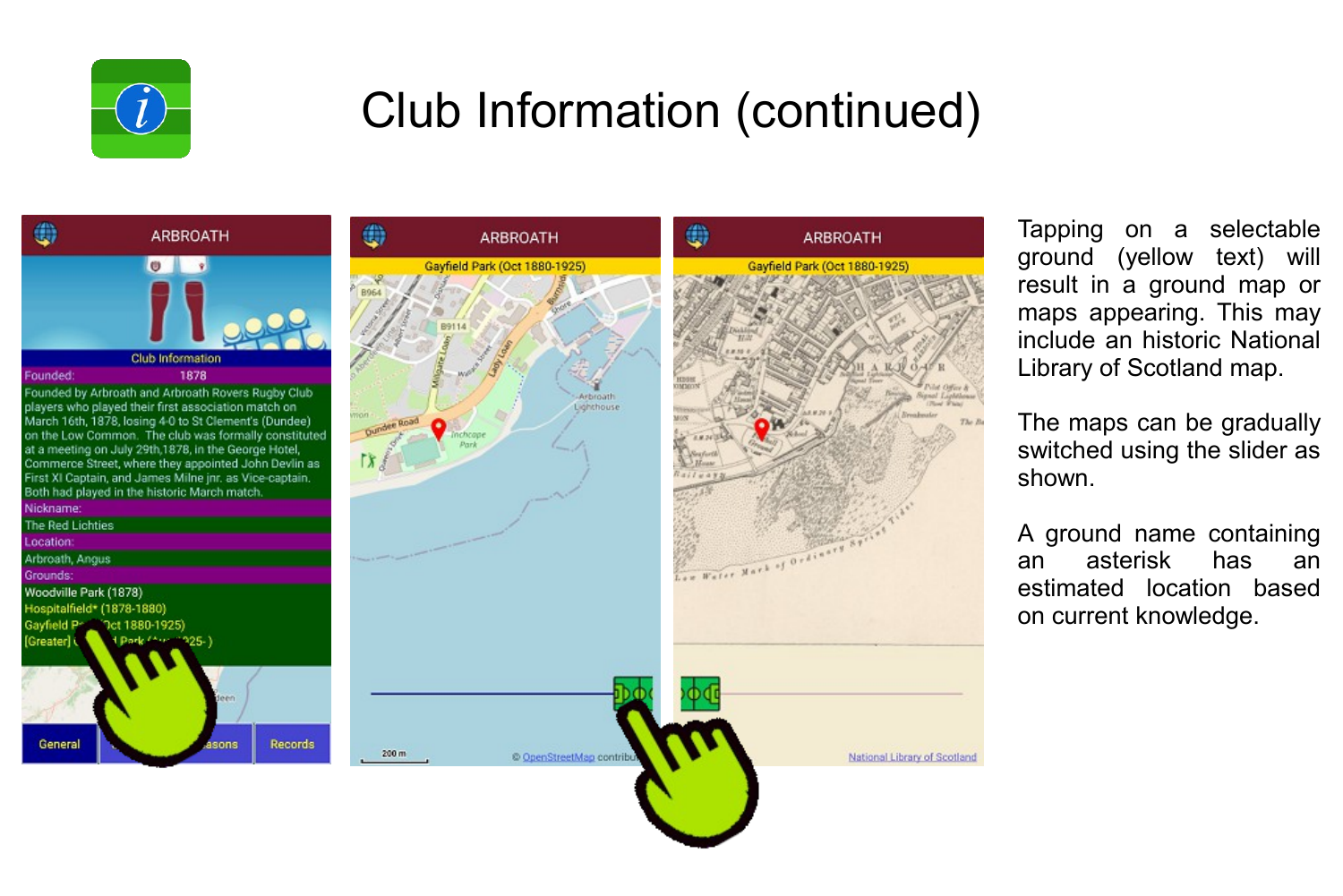

### League Tables and Results



|           |              | <b>League Tables and Results</b> |
|-----------|--------------|----------------------------------|
| $221-22$  | Premiership  | Celtic                           |
|           | Championship | Kilmarnock                       |
|           | League One   | Cove Rangers                     |
|           | League Two   | Kelty Hearts                     |
| 120-21    | Premiership  | Rangers                          |
|           | Championship | <b>Heart of Midlothian</b>       |
|           | League One   | Partick Thistle                  |
|           | League Two   | Queen's Park                     |
| 119-20    | Premiership  | Celtic                           |
|           | Championship | Dundee United                    |
|           | League One   | <b>Raith Rovers</b>              |
|           | League Two   | Cove Rangers                     |
| 118-19    | Premiership  | Celtic                           |
|           | Championship | Ross County                      |
|           | League One   | Arbroath                         |
|           | League Two   | Peterhead                        |
| $17 - 18$ | Premiership  | Celtic                           |
|           | Championship | St Mirren                        |
|           | League One   | Ayr United                       |
|           | League Two   | Montrose                         |
| 116-17    | Premiership  | Celtic                           |

A scrollable list of all leagues and winners from the current season back to the first league in 1890-91 is provided for this option.

Season 2021-22 league selection will launch the SPFL website instead. All others shall display that League and its season's results.

Tap the phone's back button to return to the Main Menu.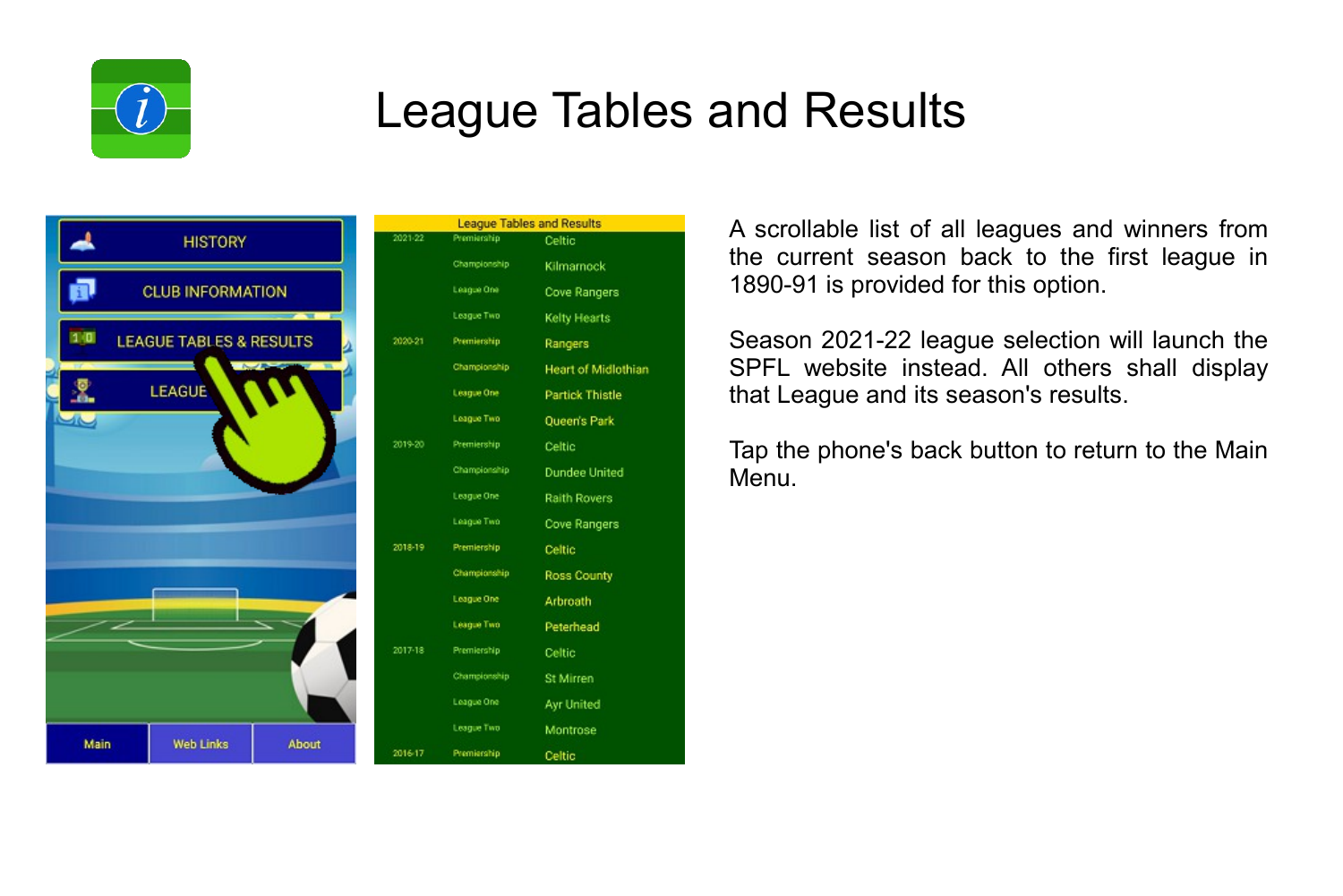

### League Tables and Results (continued)

**Home** 

| 1983-84            |                         |                        |                                                   | 1979-80 Scottish Premier Division |
|--------------------|-------------------------|------------------------|---------------------------------------------------|-----------------------------------|
|                    | <b>Premier Division</b> | Aberdeen               | Po<br>Pl Wo Dr Lo Fo                              |                                   |
|                    | <b>First Division</b>   | <b>Greenock Morton</b> | 1 Aberdeen<br>36 19 10<br>7 <sup>7</sup>          | r                                 |
|                    | Second Division         |                        | 2 Celtic<br>36 18 11<br>7<br>3 St Mirren          | ß                                 |
|                    |                         | <b>Forfar Athletic</b> | 36 15 12<br>9<br>4 Dundee United<br>36 12 13 11   |                                   |
| 1982-83            | <b>Premier Division</b> | <b>Dundee United</b>   | 5 Rangers<br>36 15<br>14<br>7                     |                                   |
|                    | <b>First Division</b>   | St Johnstone           | 6 Greenock Morton<br>36 14<br>8 14                |                                   |
|                    | <b>Second Division</b>  | <b>Brechin City</b>    | 7 Partick Thistle<br>11 14 11<br>36               |                                   |
|                    |                         |                        | s Kilmarnock<br>36<br>11<br>11 14<br>o Dundee     |                                   |
| 1981-82            | <b>Premier Division</b> | Celtic                 | 36<br>10<br>620<br>10 Hibernian<br>624<br>36<br>6 |                                   |
|                    | <b>First Division</b>   | Motherwell             | $\sim$                                            |                                   |
|                    | <b>Second Division</b>  |                        | Wednesday, 7th May 1980                           |                                   |
|                    |                         | Clyde                  | Partick Thistle 1-1 Aberdeen                      |                                   |
| 1980-81            | <b>Premier Division</b> | Celtic                 | St Mirren 4-1 Rangers                             |                                   |
|                    | <b>First Division</b>   | Hibernian              |                                                   |                                   |
|                    | <b>Second Division</b>  | Queen's Park           |                                                   |                                   |
| 1979-80            | <b>Premier Division</b> | Aberdeen               |                                                   |                                   |
|                    |                         |                        |                                                   |                                   |
|                    | <b>First Division</b>   | <b>Heart of Mid</b>    |                                                   |                                   |
|                    | <b>Second Division</b>  | Falkirk                |                                                   |                                   |
|                    | <b>Premier Division</b> | Celtic                 |                                                   |                                   |
|                    | <b>First Division</b>   | Dundee                 |                                                   |                                   |
|                    | Second Division         | <b>Berwick Rangers</b> |                                                   |                                   |
|                    | <b>Premier Division</b> | Rangers                |                                                   |                                   |
| 1978-79<br>1977-78 | <b>First Division</b>   | <b>Greenock Morton</b> | First<br>Prev<br><b>Next</b><br>Last              |                                   |

The example left depicts selection of the 1979-80 Premier Division league table.

The match dates for the season can be navigated using the light blue **First**, **Prev**, **Next** and **Last** buttons. The dark blue **Home** button is used to switch display modes in order to view home and away records, goal difference**\***, goal average**\***, and points per game**\***.

**\*** - Season dependent.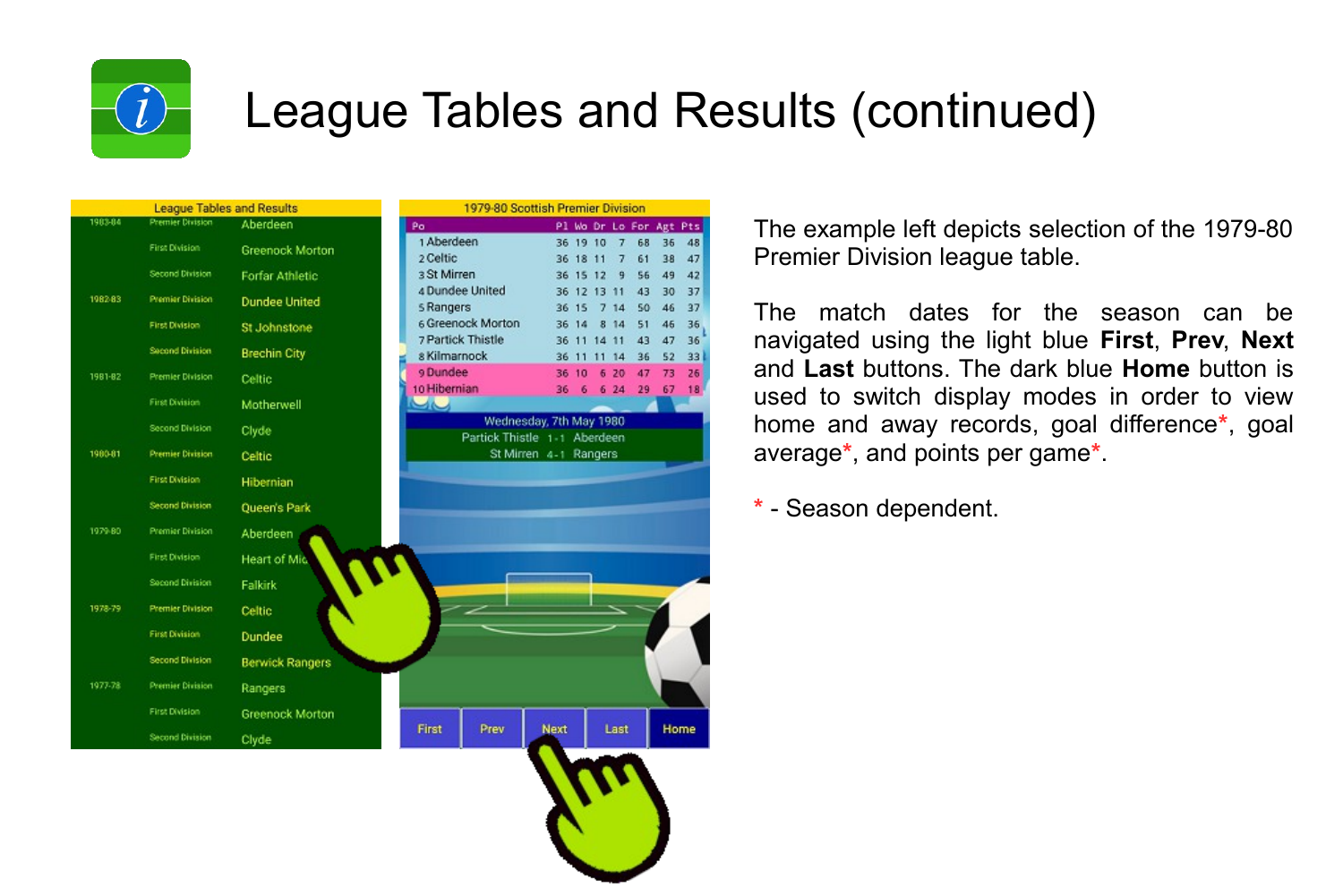

## League Tables and Results (continued)

| 1979-80 Scottish Premier Division |                   |             |    |    |      |                     |    |      |
|-----------------------------------|-------------------|-------------|----|----|------|---------------------|----|------|
| Po                                |                   |             |    |    |      | Pl Wo Dr Lo For Agt |    | Pts  |
| 1 Aberdeen                        |                   | 36          | 19 | 10 | 7    | 68                  | 36 | 48   |
| 2 Celtic                          |                   | 36          | 18 | 11 | 7    | 61                  | 38 | 47   |
| 3 St Mirren                       |                   | 36          | 15 | 12 | 9    | 56                  | 49 | 42   |
| 4 Dundee United                   |                   | 36          | 12 | 13 | 11   | 43                  | 30 | 37   |
| 5 Rangers                         |                   | 36          | 15 | 7  | 14   | 50                  | 46 | 37   |
|                                   | 6 Greenock Morton | 36          | 14 | 8  | 14   | 51                  | 46 | 36   |
| <b>7 Partick Thistle</b>          |                   | 36          | 11 | 14 | 11   | 43                  | 47 | 36   |
| s Kilmarnock                      |                   | 36          | 11 | 11 | 14   | 36                  | 52 | 33   |
| 9 Dundee                          |                   | 36          | 10 | 6  | 20   | 47                  | 73 | 26   |
| 10 Hibernian                      |                   | 36          | 6  | 6  | 24   | 29                  | 67 | 18   |
| $\mathcal{A}$                     |                   |             |    |    |      |                     |    |      |
|                                   | Wet               |             |    |    | 30   |                     |    |      |
|                                   | Partick Ti.       |             |    |    |      |                     |    |      |
|                                   | St Mi             |             |    |    |      |                     |    |      |
|                                   |                   |             |    |    |      |                     |    |      |
|                                   |                   |             |    |    |      |                     |    |      |
|                                   |                   |             |    |    |      |                     |    |      |
|                                   |                   |             |    |    |      |                     |    |      |
|                                   |                   |             |    |    |      |                     |    |      |
|                                   |                   |             |    |    |      |                     |    |      |
|                                   |                   |             |    |    |      |                     |    |      |
|                                   |                   |             |    |    |      |                     |    |      |
|                                   |                   |             |    |    |      |                     |    |      |
|                                   |                   |             |    |    |      |                     |    |      |
|                                   |                   |             |    |    |      |                     |    |      |
|                                   |                   |             |    |    |      |                     |    |      |
|                                   |                   |             |    |    |      |                     |    |      |
|                                   |                   |             |    |    |      |                     |    |      |
|                                   |                   |             |    |    |      |                     |    |      |
| First                             | Prev              | <b>Next</b> |    |    | Last |                     |    | Home |
|                                   |                   |             |    |    |      |                     |    |      |

| 1979-80 Premier Division - Hibernian |   |         |                        |      |  |
|--------------------------------------|---|---------|------------------------|------|--|
|                                      |   |         | All Results            |      |  |
| 11-Aug-1979                          | н | $1 - 3$ | Rangers                |      |  |
| 18-Aug-1979                          | A | $0 - 3$ | Aberdeen               |      |  |
| 25-Aug-1979                          | Ĥ | $5 - 2$ | <b>Dundee</b>          |      |  |
| 08-Sep-1979                          | A | $0 - 1$ | Kilmarnock             |      |  |
| 15-Sep-1979                          | н | $1 - 3$ | Celtic                 |      |  |
| 22-Sep-1979                          | н | $0 - 2$ | <b>St Mirren</b>       |      |  |
| 29-Sep-1979                          | A | $1 - 2$ | <b>Partick Thistle</b> |      |  |
| 06-0ct-1979                          | н | $1 - 1$ | <b>Greenock Morton</b> |      |  |
| 13-Oct-1979                          | A | $0 - 2$ | Dundee United          |      |  |
| 20-Dct-1979                          | A | $0 - 2$ | Rangers                |      |  |
| $27 - 0e$ t - 1979                   | н | $1 - 1$ | Aberdeen               |      |  |
| 03-Nov-1979                          | A | $1 - 2$ | Dundee                 |      |  |
| 10-Nov-1979                          | н | $1 - 1$ | Kilmarnock             |      |  |
| 17-Nov-1979                          | A | $0 - 3$ | Celtic                 |      |  |
| 24-Nov-1979                          | A | $1 - 2$ | <b>St Mirren</b>       |      |  |
| 01-Dec-1979                          | н | $2 - 1$ | <b>Partick Thistle</b> |      |  |
| 15-Dec-1979                          | A | $0 - 2$ | <b>Greenock Morton</b> |      |  |
| 22-Dec-1979                          | н | $2 - 1$ | Rangers                |      |  |
| 05-Jan-1980                          | A | $1 - 3$ | Kilmarnock             |      |  |
| 12-Jan-1980                          | н | $1 - 1$ | Celtic                 |      |  |
| 09-Feb-1980                          | н | $3 - 2$ | <b>Greenock Morton</b> |      |  |
| 23-Feb-1980                          | A | $0 - 1$ | <b>Dundee United</b>   |      |  |
| 01-Mar-1980                          | A | $0 - 1$ | Rangers                |      |  |
| 15-Var-1980                          | Â | $0 - 3$ | Dundee                 |      |  |
| 25-Mar-1980                          | н | $2 - 0$ | <b>Dundee</b>          |      |  |
| 29-Var-1980                          | A | $0 - 4$ | Celtic                 |      |  |
| 02-Apr-1980                          | н | $0 - 2$ | <b>Dundee United</b>   |      |  |
| 05-Apr-1980                          | A | $0 - 2$ | <b>St Mirren</b>       |      |  |
| 16-Apr-1980                          | Á | $1 - 1$ | Aberdeen               |      |  |
|                                      |   |         |                        |      |  |
| All                                  |   |         | Home                   | Away |  |
|                                      |   |         |                        |      |  |
|                                      |   |         |                        |      |  |

The example left will display Hibernian's results.

The Home and Away results only lists can also be displayed by selecting the sub-page options as indicated.

Note that the results are colour coded:-

| Win  | green background  |
|------|-------------------|
| Draw | yellow background |
| Loss | pink background   |

Tap the phone's back button to return to the main League Tables and Results page.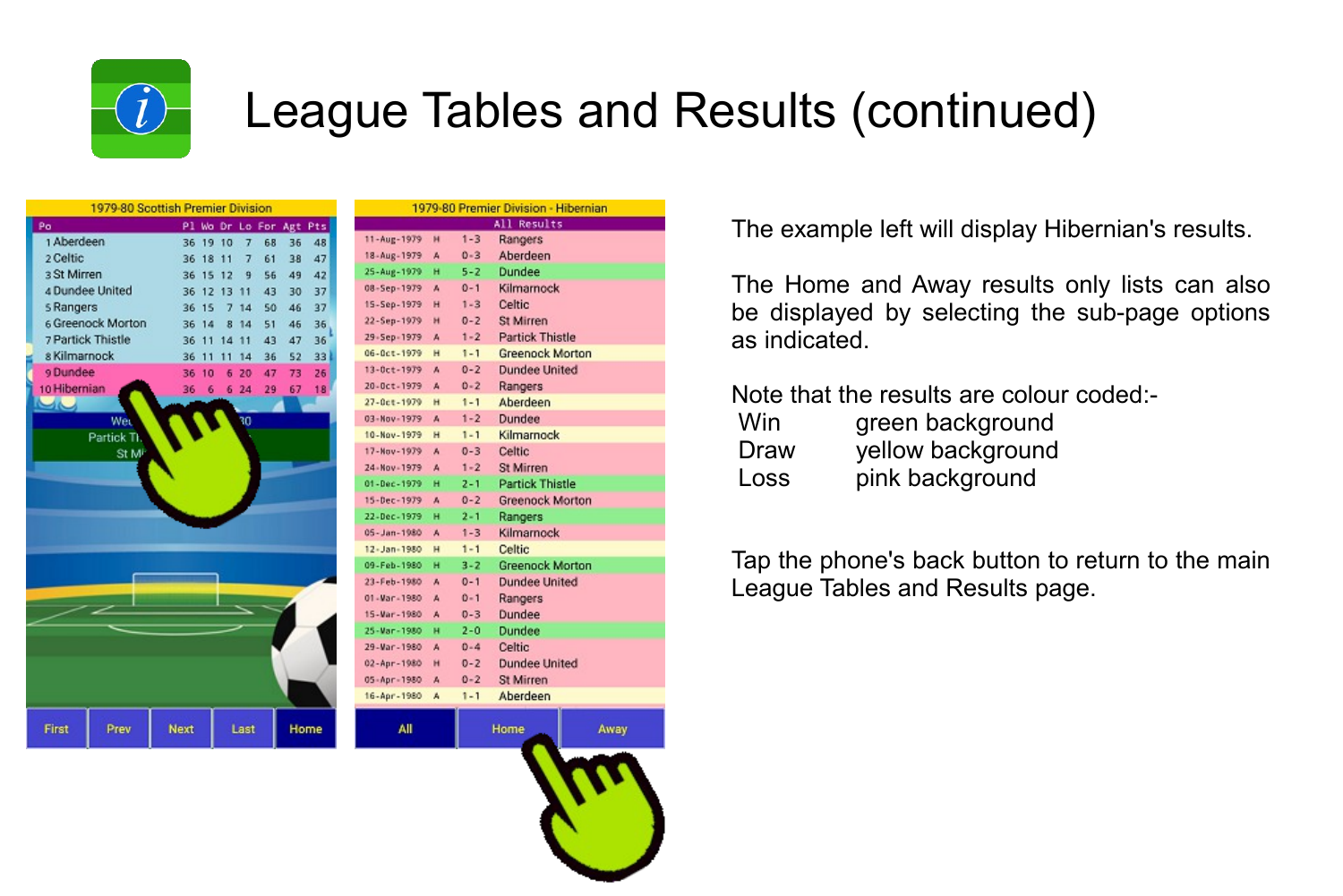

All

### League Tables and Results (continued)

Away

| 1979-80 Premier Division - Hibernian |   |         |                        |  |  |  |
|--------------------------------------|---|---------|------------------------|--|--|--|
|                                      |   |         | Home Results           |  |  |  |
| 11-Aug-1979                          | н | $1 - 3$ | Rangers                |  |  |  |
| 25-Aug-1979                          | н | $5 - 2$ | Dundee                 |  |  |  |
| 15-Sep-1979                          | н | $1 - 3$ | Celtic                 |  |  |  |
| 22-Sep-1979                          | H | $0 - 2$ | <b>St Mirren</b>       |  |  |  |
| $06 - 0ct - 1979$                    | н | $1 - 1$ | <b>Greenock Morton</b> |  |  |  |
| $27 - 0$ ct-1979                     | н | $1 - 1$ | Aberdeen               |  |  |  |
| $10 - Nov - 1979$                    | н | $1 - 1$ | Kilmarnock             |  |  |  |
| 01-Dec-1979                          | н | $2 - 1$ | <b>Partick Thistle</b> |  |  |  |
| 22-Dec-1979                          | н | $2 - 1$ | Rangers                |  |  |  |
| 12-Jan-1980                          | н | $1 - 1$ | Celtic                 |  |  |  |
| 09-Feb-1980                          | н | $3 - 2$ | <b>Greenock Morton</b> |  |  |  |
| 25-Mar-1980                          | н | $2 - 0$ | Dundee                 |  |  |  |
| 02-Apr-1980                          | н | $0 - 2$ | <b>Dundee United</b>   |  |  |  |
| 19-Apr-1980                          | н | $0 - 2$ | Dundee United          |  |  |  |
| 21-Apr-1980                          | н | $1 - 2$ | Kilmarnock             |  |  |  |
| 29-Apr-1980                          | н | $2 - 1$ | <b>St Mirren</b>       |  |  |  |
| 03-Vay-1980                          | H | $0 - 5$ | Aberdeen               |  |  |  |
| 05-Vay-1980                          | н | $0 - 1$ | <b>Partick Thistle</b> |  |  |  |

Home

Away

| 1979-80 Premier Division - Hibernian |   |         |                        |  |  |  |  |
|--------------------------------------|---|---------|------------------------|--|--|--|--|
|                                      |   |         | Away Results           |  |  |  |  |
| 18-Aug-1979                          | A | $0 - 3$ | Aberdeen               |  |  |  |  |
| 08-Sep-1979                          | A | $0 - 1$ | Kilmarnock             |  |  |  |  |
| 29-Sep-1979                          | A | $1 - 2$ | <b>Partick Thistle</b> |  |  |  |  |
| $13 - 0ct - 1979$                    | A | $0 - 2$ | <b>Dundee United</b>   |  |  |  |  |
| 20-Oct-1979                          | A | $0 - 2$ | Rangers                |  |  |  |  |
| 03-Nov-1979                          | A | $1 - 2$ | Dundee                 |  |  |  |  |
| 17-Nov-1979                          | A | $0 - 3$ | Celtic                 |  |  |  |  |
| 24-Nov-1979                          | A | $1 - 2$ | <b>St Mirren</b>       |  |  |  |  |
| $15 - Dec - 1979$                    | A | $0 - 2$ | <b>Greenock Morton</b> |  |  |  |  |
| 05-Jan-1980                          | A | $1 - 3$ | Kilmarnock             |  |  |  |  |
| 23-Feb-1980                          | A | $0 - 1$ | <b>Dundee United</b>   |  |  |  |  |
| $01 - Var - 1980$                    | A | $0 - 1$ | Rangers                |  |  |  |  |
| 15-Var-1980                          | A | $0 - 3$ | Dundee                 |  |  |  |  |
| 29-Mar-1980                          | A | $0 - 4$ | Celtic                 |  |  |  |  |
| 05-Apr-1980                          | A | $0 - 2$ | <b>St Mirren</b>       |  |  |  |  |
| 16-Apr-1980                          | A | $1 - 1$ | Aberdeen               |  |  |  |  |
| 23-Apr-1980                          | A | $0 - 1$ | <b>Partick Thistle</b> |  |  |  |  |
| 26-Apr-1980                          | A | $1 - 1$ | <b>Greenock Morton</b> |  |  |  |  |
|                                      |   |         |                        |  |  |  |  |

Home

All

The results **Home** and **Away** modes are selected as shown left.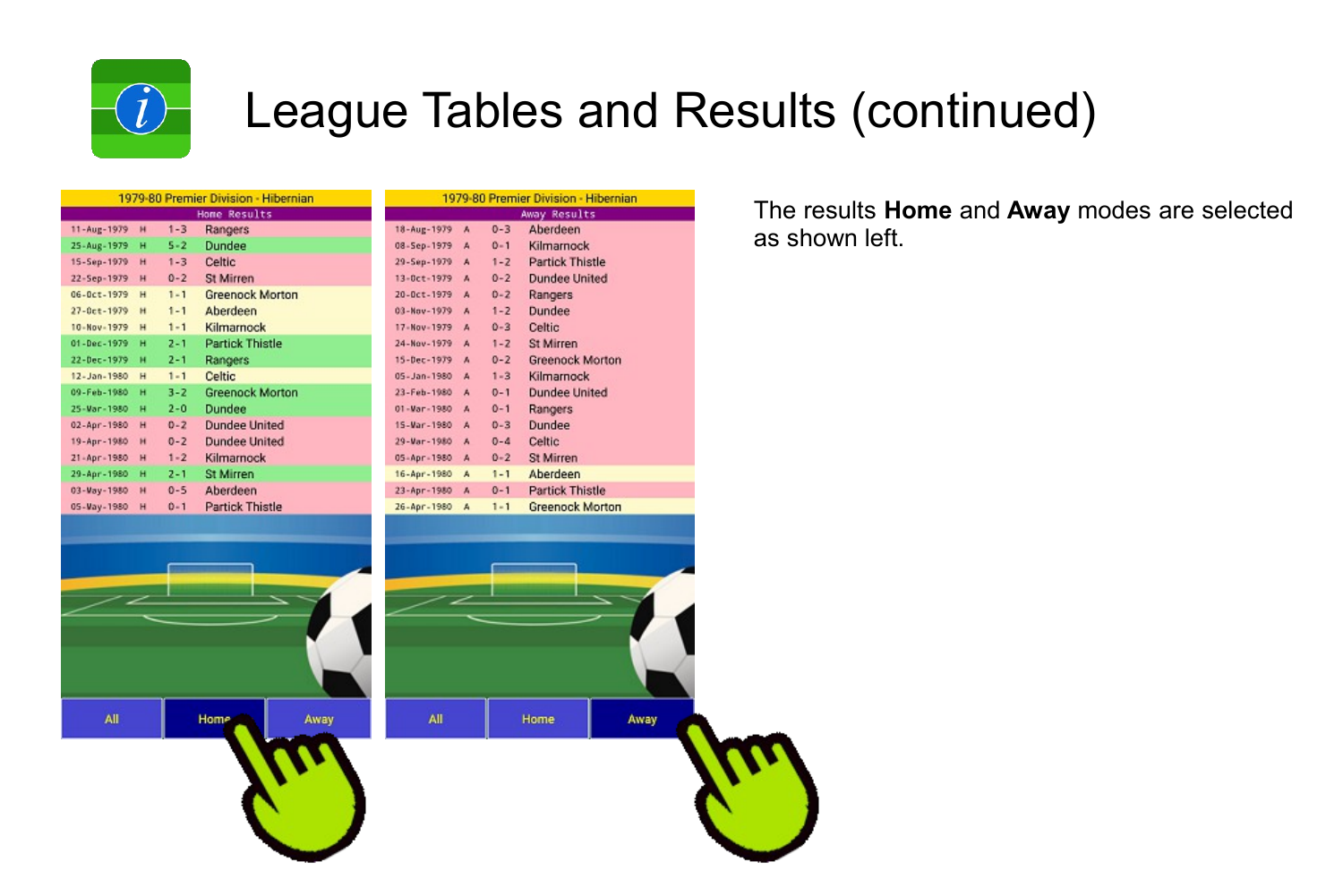

#### League Records



This option shall display the **League Records**.

The **Tier 1 Only** list is displayed by default. The **All Tiers** sub-page option is available as shown left.

Tap the phone's back button to return to the Main Menu.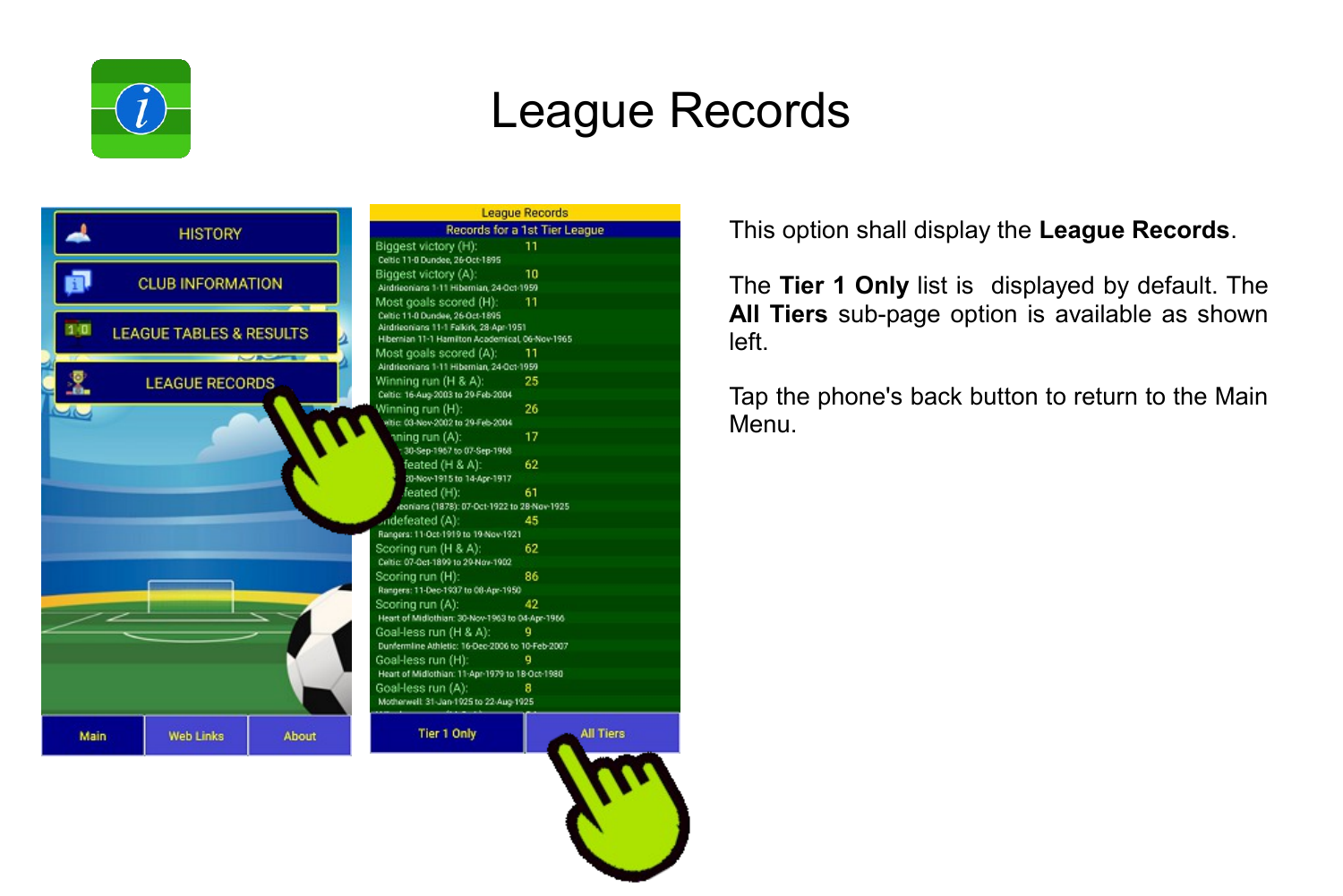

#### Web Links: SPFL



Several web links are available from the Main Menu Web Links sub-page.

Tap the phone's back button to immediately return to the Main Menu Web Links page or the "site header" button to back navigate through web history.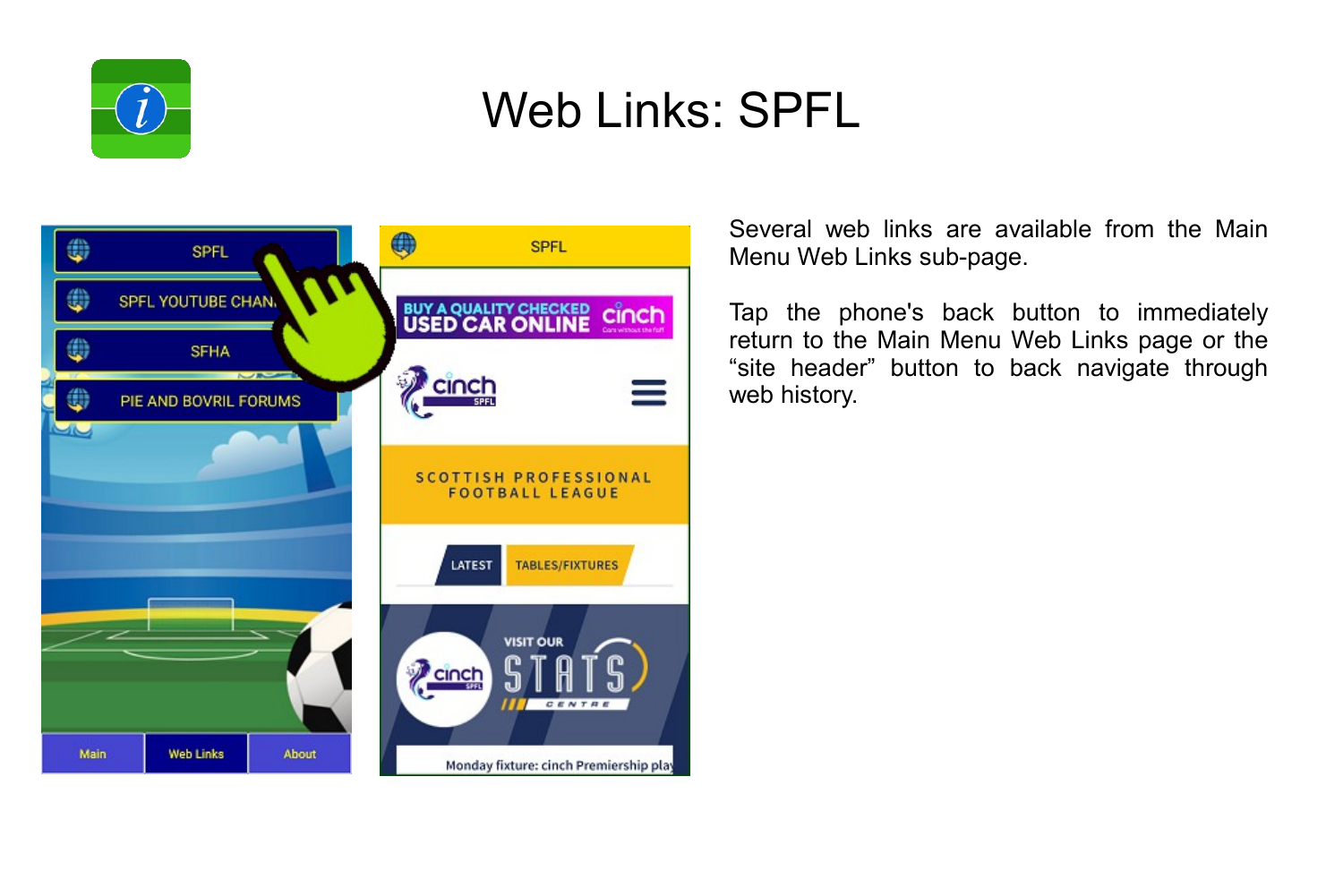

## Web Links: YouTube SPFL Channel



The highlighted web link launches **YouTube's SPFL channel** in the App's browser.

Tap the phone's back button to immediately return to the Main Menu Web Links page or the "site header" "SPFL CHANNEL" button to back navigate through web pages, unless the external browser option has been selected.

The phone can be oriented to landscape for a better viewing experience.

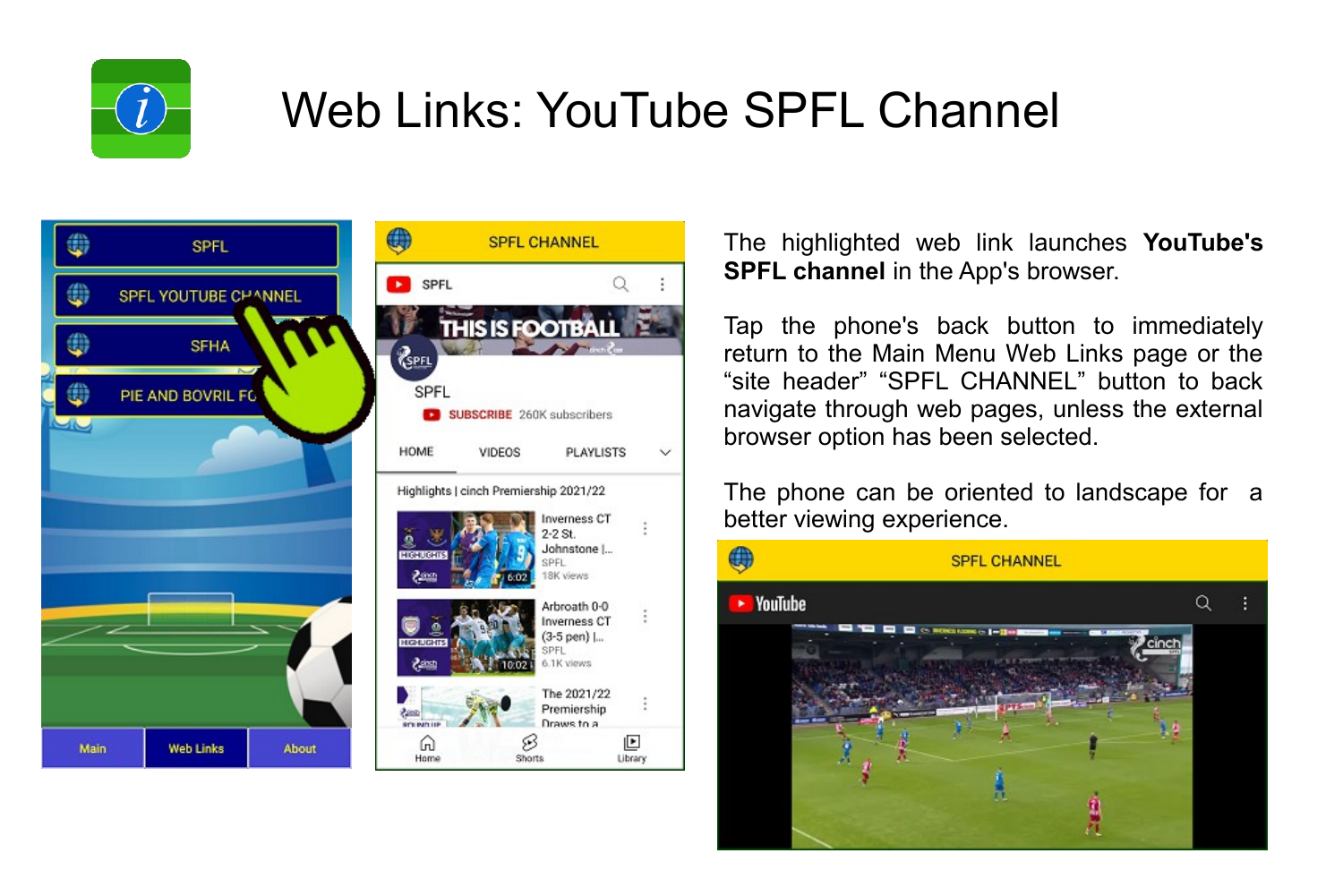

## Web Links: Scottish Football Historical Archive



A direct link to the invaluable and comprehensive Scottish Football Historical Archive website is provided in the Web Links page.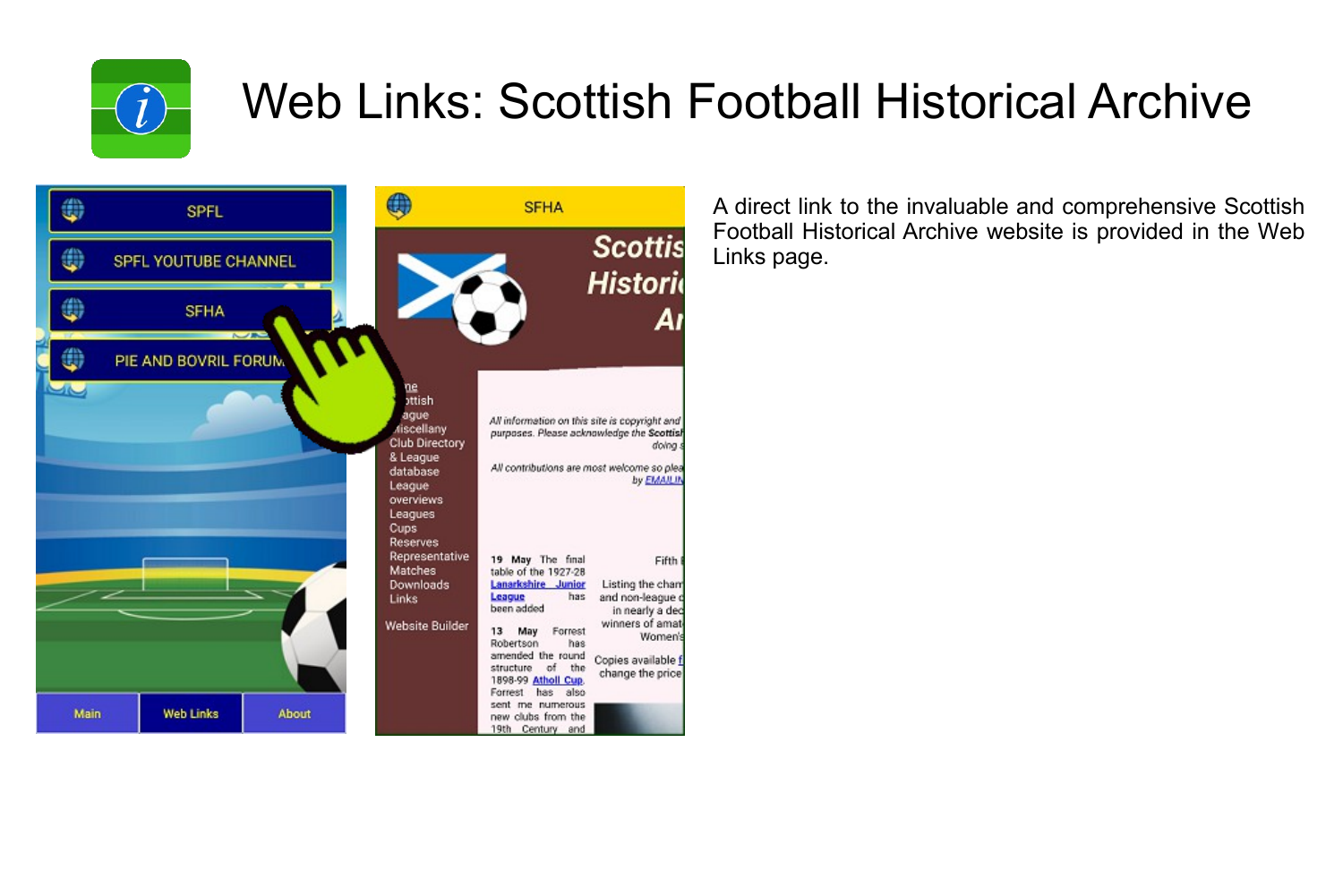

## Web Links: Pie & Bovril Forums



Tap as shown on the Main Menu.

The launches the popular **Pie & Bovril Fan Forums** website in the App's browser, or external browser if user option is selected

Tap the phone's back button to return to the Web Links Menu (or close external browser).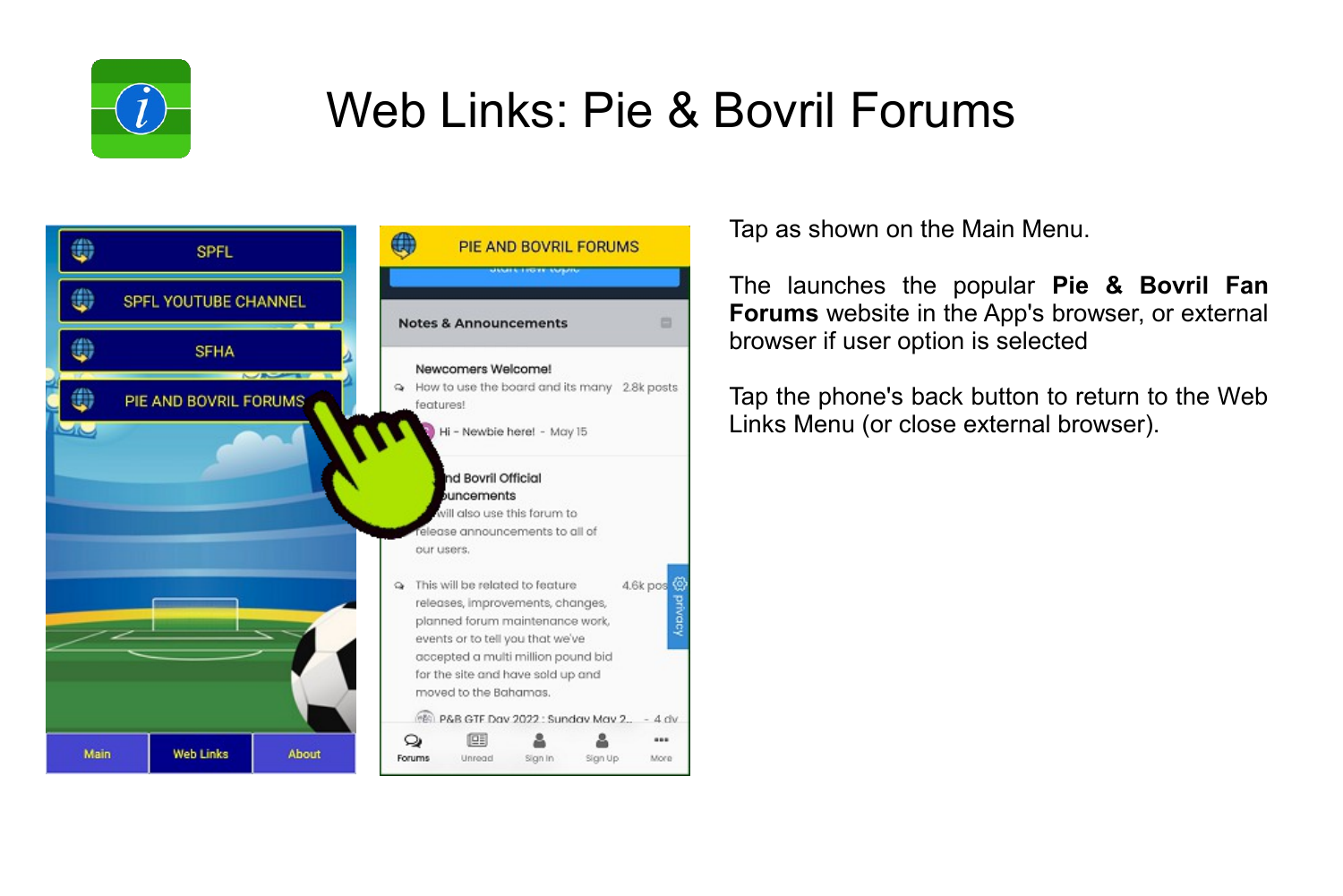

# **Help**



This page provides a summary of predominantly League Table related information.

It should be highlighted, that balloting was used prior to the introduction of automatic promotion and relegation in season 1921-22. Clubs finishing in the bottom two or three places in any League, during this period, had to 'retire' from the League then re-apply for admission (re-election).

Post 1921-22 the forced retiral only applied to the lowest tier division.

Tap the phone's back button to return to the About Menu.